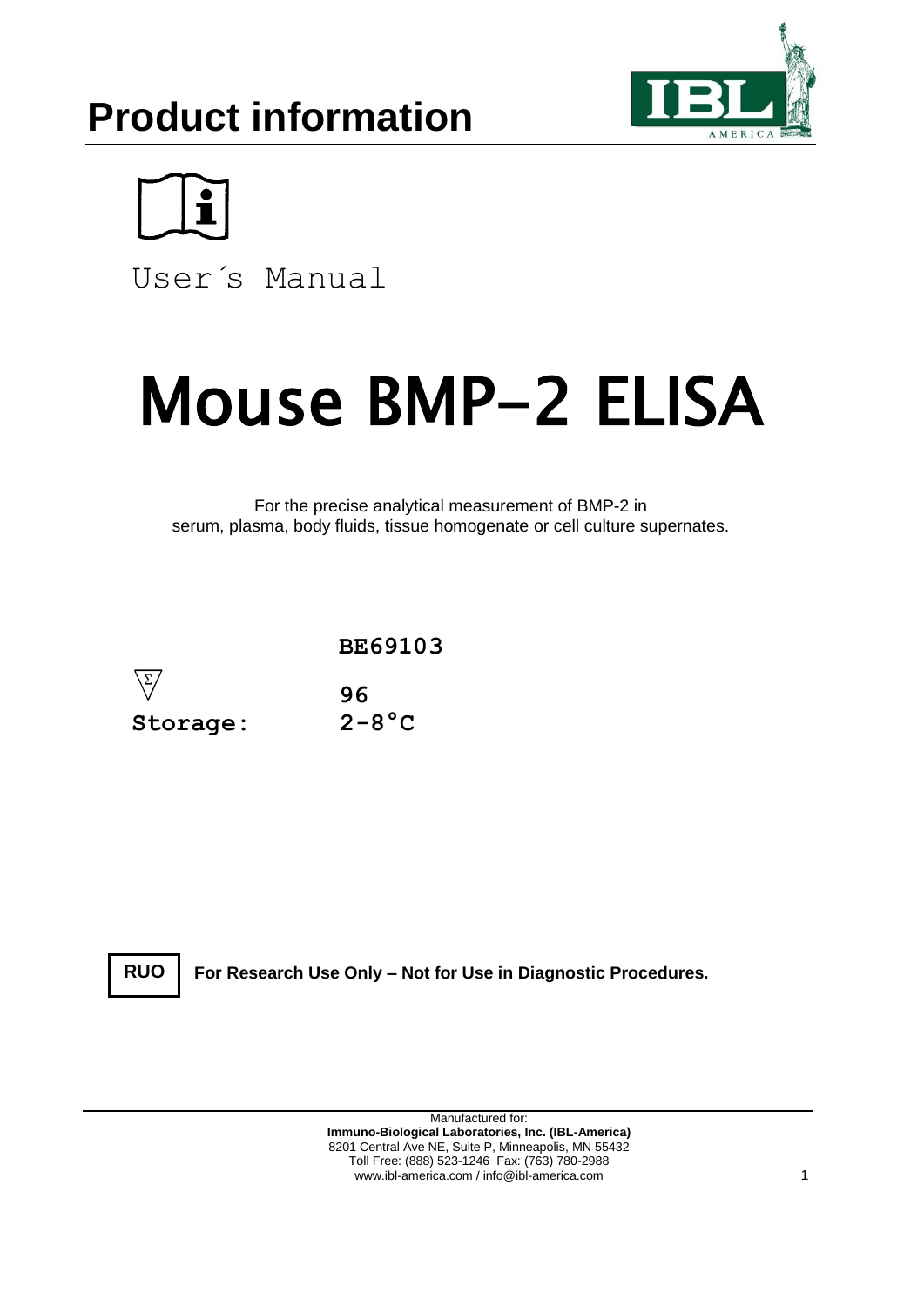# **1 INTRODUCTION**

# **1.1 Intended Use**

The IBL-America mouse BMP-2 ELISA has been designed for the precise analytical measurement of BMP-2 concentrations in serum, plasma, body fluids, tissue homogenate or cell culture supernates from mice. For research use only, not for use in diagnostic procedures.

# **1.2 Background**

Bone morphogenetic protein 2 (BMP-2) belongs to the TGF-β superfamily of proteins. Like other family members, it plays an important role in the development of bone and cartilage. It has been demonstrated to potently induce osteoblast differentiation in a variety of cell types.BMP-2 has an ability to induce the formation of ectopic cartilage when implanted subcutaneously.

# **2 PRINCIPLE OF THE TEST**

This kit is based on a sandwich enzyme-linked immune-sorbent assay technology. An analyte-specific polyclonal antibody is pre-coated onto 96-well plates. The biotin conjugated second antibody is used as detection antibody. During the first incubation the standards and samples react with the analyte-specific pre-coated antibody. In a second incubation the biotin conjugated detection antibody completes the sandwich. After washing with wash buffer the TMB substrate is added to visualize HRP enzymatic reaction. TMB is catalyzed by HRP to produce a blue color product that changes into yellow after adding acidic stop solution. The optical density of the yellow color is proportional to the analyte captured in plate. Read the O.D. absorbance at 450nm in a microtiterplate reader, and calculate the concentration of the analyte in the sample by taking into consideration the dilution factor of the sample.

# **3 WARNINGS AND PRECAUTIONS**

- 1. This kit is for research use only, not for use in diagnostic procedures.
- 2. Before the experiment, centrifuge each kit component for several minutes to bring down all reagents to the bottom of tubes.
- 3. It is recommend to measure each standard and sample in duplicate.
- 4. Do NOT let the plate completely dry at any time! Since the dry condition can inactivate the biological material on the plate.
- 5. Do not reuse pipette tips and tubes to avoid cross contamination.
- 6. Do not use the expired components or the components from different lot numbers.
- 7. To avoid the marginal effect of plate incubation for temperature differences (the marginal wells always get stronger reaction), it is recommend to equilibrate the ABC working solution and TMB substrate for at least 30 min at 37°C before adding to wells.
- 8. The TMB substrate (Kit Component 8) is colorless and transparent before use. If not, please contact us for replacement.

# **4 REAGENTS**

# **4.1 Reagents provided**

- 1. One 96-well microtiterplate pre-coated with anti-mouse BMP-2 antibody
- 2. Lyophilized mouse BMP-2 standards: 2 tubes (10 ng / tube)
- 3. Sample / Standard diluent buffer: 30 ml
- 4. Biotin conjugated anti-Mouse BMP-2 antibody (Concentrated): 130μl. Dilution: 1:100
- 5. Antibody diluent buffer: 12 ml
- 6. Avidin-Biotin-Peroxidase Complex (ABC) (Concentrated): 130μl. Dilution: 1:100
- 7. ABC diluent buffer: 12 ml
- 8. TMB substrate: 10 ml
- 9. Stop solution: 10 ml
- 10. Wash buffer (25X): 30 ml

# **4.2 Materials required but not provided**

- 1. 37°C incubator
- 2. Microtiterplate reader (wavelength: 450 nm)
- 3. Precise pipette and disposable pipette tips
- 4. Automated plate washer
- 
- 5. ELISA shaker<br>6. 1.5 ml Eppend<br>7. Plate cover 6. 1.5 ml Eppendorf tubes
- Plate cover
- 8. Absorbent filter papers
- 9. Plastic or glass container with volume of above 1 L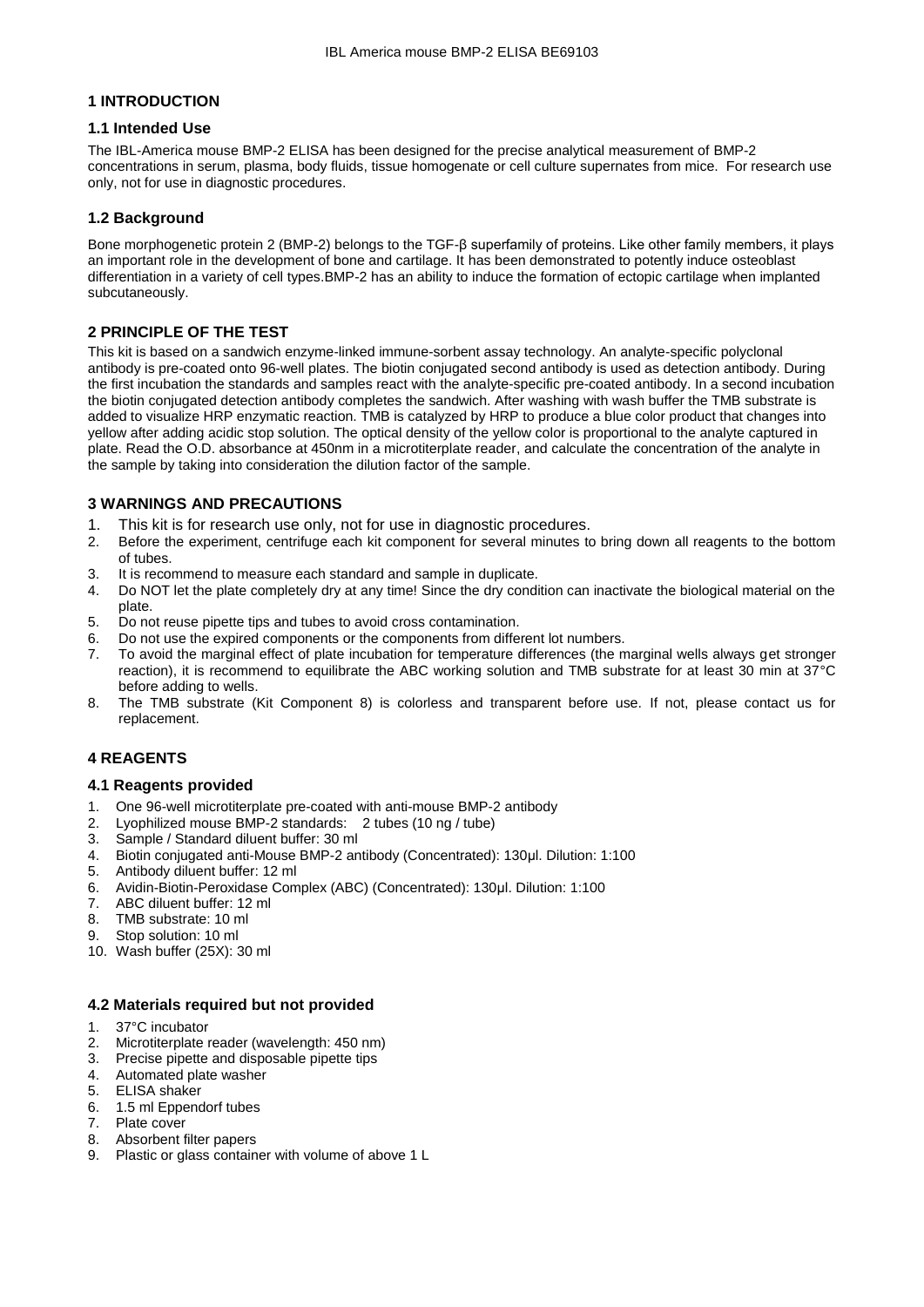# **4.3 Storage Conditions / Expiration**

Store at 4°C for frequent use, at -20°C for 8 months.

# **4.4 Preparation of sample and reagents**

#### **1. Sample**

Isolate the test samples soon after collecting, then, analyze immediately (within 2 hours). Or aliquot and store at -20°C for long term. Avoid multiple freeze-thaw cycles.

 **Body fluids, tissue homogenate and cell culture supernatants:** Centrifuge to remove precipitate, analyze immediately or aliquot and store at -20°C.

 $\div$  **Serum:** Coagulate the serum at room temperature (about 4 hours). Centrifuge at approximately 1000  $\times$  g for 10 min. Analyze the serum immediately or aliquot and store at -20°C.

 $\div$  **Plasma:** Collect plasma with EDTA as the anticoagulant. Centrifuge for 10 min at 1000 x g within 30 min of collection. Analyze immediately or aliquot and store frozen at -20°C. **Citrate or heparin cannot be used as anticoagulant here.**

**Note:** 1. Coagulate blood samples completely, then centrifuge, and avoid hemolysis and particles.

2.  $\text{NaN}_3$  cannot be used as test sample preservative, since it is the inhibitor for HRP.

#### **>> Sample Dilution Guideline**

End user should estimate the concentration of the target protein in the test sample first, and select a proper dilution factor to make the diluted target protein concentration falls the optimal detection range of the kit. Dilute the sample with the provided diluent buffer, and several trials may be necessary in practice. The test sample must be well mixed with the diluent buffer.

 **High target protein concentration (40-400 ng/ml)**: Dilution: 1:100. i.e. Add 1μl of sample into 99 μl of Sample / Standard diluent buffer (Kit Component 3).

 **Medium target protein concentration (4-40 ng/ml)**: Dilution: 1:10. i.e. Add 10 μl of sample into 90 μl of Sample / Standard diluent buffer (Kit Component 3).

 **Low target protein concentration (62.5-4000 pg/ml)**: Dilution: 1:2. i.e. Add 50 μl of sample into 50 μl of Sample / Standard diluent buffer (Kit Component 3).

**Very low target protein concentration (≤62.5 pg/ml)**: Unnecessary to dilute, or dilute at 1:2.

#### **2. Wash buffer**

Dilute the concentrated Wash buffer 25-fold (1:25) with distilled water (i.e. add 30 ml of concentrated wash buffer into 720 ml of distilled water).

#### **3. Standard**

Reconstitution of the lyophilized mouse BMP-2 standard (Kit Component 2): standard solution should be prepared no more than 2 hours prior to the experiment. Two tubes of standard are included in each kit. Use one tube for each experiment. **(Note: Do not dilute the standard directly in the plate)**

a. 10,000 pg/ml of standard solution: Add **1 ml** of Sample / Standard diluent buffer (Kit Component 3) into one Standard (Kit Component 2) tube, keep the tube at room temperature for 10 min and mix thoroughly.

b. 4000 pg/ml of standard solution: Add **0.4 ml** of the above 10 ng/ml standard solution into **0.6 ml** sample diluent buffer (Kit Component 3) and mix thoroughly.

c. 2000 pg/ml  $\rightarrow$  62.5 pg/ml of standard solutions: Label 6 Eppendorf tubes with 2000pg/ml, 1000pg/ml, 500pg/ml, 250pg/ml, 125pg/ml, 62.5pg/ml, respectively. Aliquot **0.3 ml** of the Sample / Standard diluent buffer (Kit Component 3) into each tube. Add **0.3 ml** of the above 4000 pg/ml standard solution into 1st tube and mix thoroughly. Transfer **0.3 ml** from 1st tube to 2nd tube and mix thoroughly. Transfer **0.3 ml** from 2nd tube to 3rd tube and mix thoroughly, and so on.



BMP-2 Protein Standards [pg/ml]

**Note**: The standard solutions are best used within 2 hours. The 10,000 pg/ml standard solution should be used within 12 hours. Or store at -20° for up to 48 hours. Avoid repeated freeze-thaw cycles.

#### **4. Preparation of Biotin conjugated anti-mouse BMP-2 antibody (Kit Component 4) working solution:** prepare no more than 2 hours before the experiment.

a. Calculate the total volume of the working solution: 0.1 ml / well x quantity of wells. (Allow 0.1-0.2 ml more than the total volume)

b. Dilute the Biotin conjugated anti-Mouse BMP-2 antibody (Kit Component 4) with Antibody diluent buffer (Kit Component 5) at 1:100 and mix thoroughly. i.e. Add 1 μl of Biotin conjugated anti-Mouse BMP-2 antibody into 99 μl of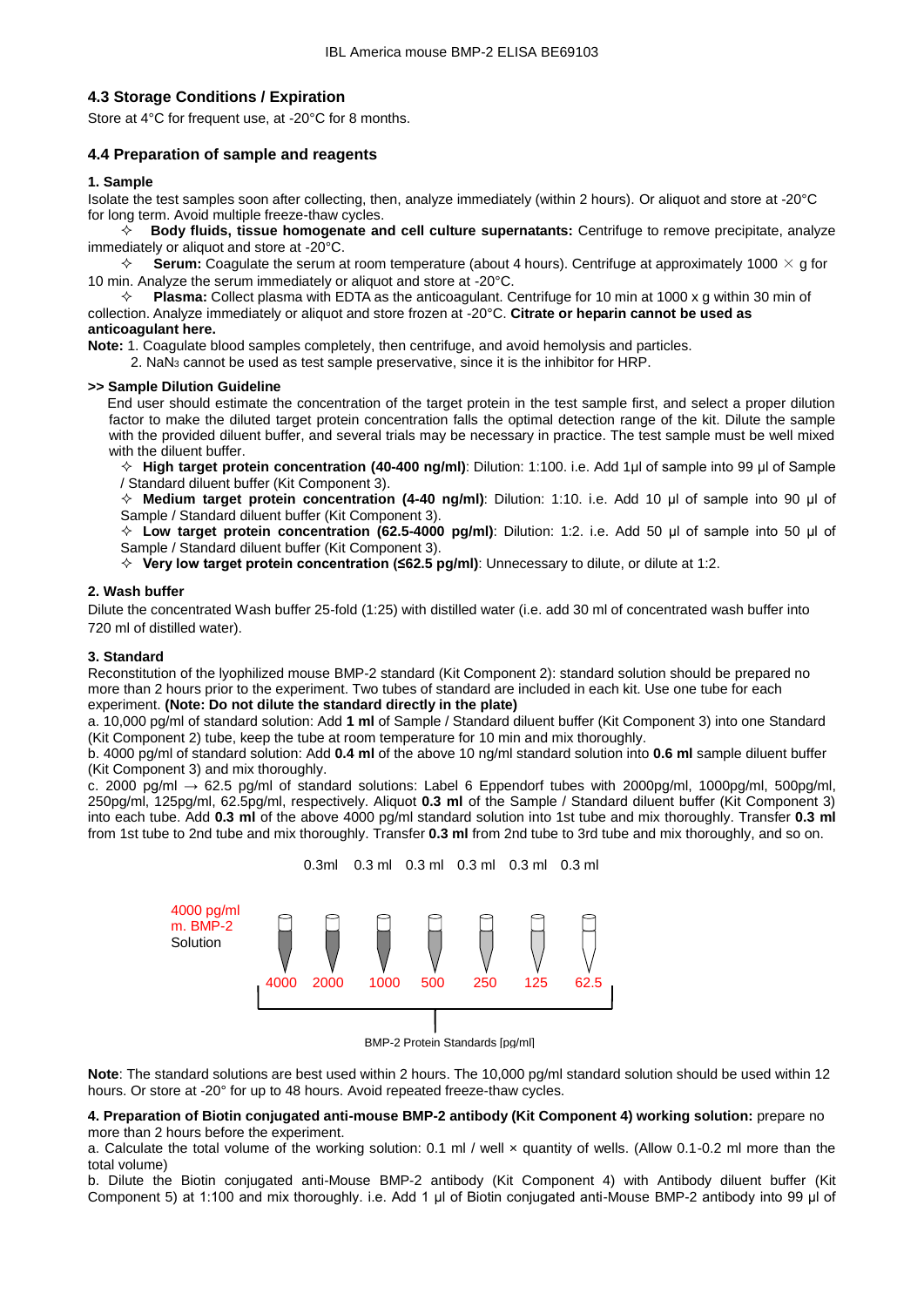Antibody diluent buffer.

**5. Preparation of Avidin-Biotin-Peroxidase Complex (ABC) (Kit Component 6) working solution:** prepare no more than 1 hour before the experiment.

- a. Calculate the total volume of the working solution: 0.1 ml / well x quantity of wells. (Allow 0.1-0.2 ml more than the total volume)
- b. Dilute the Avidin-Biotin-Peroxidase Complex (ABC) (Kit Component 6) with ABC diluent buffer (Kit Component 7) at 1:100 and mix thoroughly. i.e. Add 1 μl of Avidin-Biotin-Peroxidase Complex (ABC) into 99 μl of ABC diluent buffer.

# **5 ASSAY PROCEDURE**

## **5.1 General Remarks**

Before adding to wells, equilibrate the ABC working solution and TMB substrate (Kit Component 8) for at least 30 minutes at 37°C. It is recommended to plot a standard curve for each test.

# **5.2 Test Procedure**

- 1. Set standard, test sample and control (zero) wells on the pre-coated plate respectively, and then, record their positions. It is recommend to measure each standard and sample in duplicate.
- 2. Aliquot 0.1ml of 4000 pg/ml, 2000 pg/ml, 1000 pg/ml, 500 pg/ml, 250 pg/ml, 125 pg/ml, 62.5 pg/ml standard solutions into the standard wells.
- 3. Add 0.1 ml of Sample / Standard diluent buffer (Kit Component 3) into the control (zero) well.
- 4. Add 0.1 ml of properly diluted sample (Mouse serum, plasma, body fluids, tissue homogenate or cell culture supernatants) into test sample wells.
- 
- 5. Seal the plate with a cover and incubate at  $37^{\circ}$ C for 90 min.<br>6. Remove the cover and discard the plate content, clan the pla Remove the cover and discard the plate content, clap the plate on the absorbent filter papers or other absorbent material. **Do NOT let the wells completely dry at any time. Do not wash plate!**
- 7. Add 0.1 ml of Biotin conjugated anti-Mouse BMP-2 antibody work solution into the above wells (standard, test sample & zero wells). Add the solution at the bottom of each well without touching the side wall.
- 8. Seal the plate with a cover and incubate at 37°C for 60 min.
- 9. Remove the cover, and wash plate 3 times with Wash buffer (Kit Component 10) using one of the following methods: **Manual Washing:** Discard the solution in the plate without touching the side walls. Clap the plate on absorbent filter papers or other absorbent material. Fill each well completely with Wash buffer (Kit Component 10) buffer and vortex mildly on ELISA shaker for 2 min, then aspirate contents from the plate, and clap the plate on absorbent filter papers or other absorbent material. Repeat this procedure two more times for a **total of THREE washes**.
	- **Automated Washing:** Aspirate all wells, then wash plate **THREE times** with Wash buffer (Kit Component 10) (overfilling wells with the buffer). After the final wash, invert plate, and clap the plate on absorbent filter papers or other absorbent material. It is recommended that the washer be set for a soaking time of 1 min or shaking.
- 10. Add 0.1 ml of ABC working solution into each well, cover the plate and incubate at 37°C for 30 min.
- 11. Remove the cover and wash plate 5 times with Wash buffer (Kit Component 10), and each time let the wash buffer stay in the wells for 1-2 min. (See Step 9 for plate wash method).
- 12. Add 0.1 ml of TMB substrate (Kit Component 8) into each well, cover the plate and incubate at 37°C in dark within 30 min. (**Note:** This incubation time is for reference use only, the optimal time should be determined by end user.) And the shades of blue can be seen in the first 3-4 wells (with most concentrated Mouse BMP-2 standard solutions), the other wells show no obvious color.
- 13. Add 0.1 ml of Stop solution (Kit Component 9) into each well and mix thoroughly. The color changes into yellow immediately.
- 14. Read the O.D. absorbance at 450 nm in a microplate reader within 30 min after adding the stop solution.

# **5.3 Results**

 For calculation, (the relative O.D.450) = (the O.D.<sup>450</sup> of each well) – (the O.D.<sup>450</sup> of Zero well). The standard curve can be plotted as the relative O.D.450 of each standard solution (Y) vs. the respective concentration of the standard solution (X). The Mouse BMP-2 concentration of the samples can be interpolated from the standard curve.  **Note:** If the samples measured were diluted, multiply the dilution factor to the concentrations from interpolation to obtain the concentration before dilution.

# **6 QUALITY CONTROL**

Good laboratory practice requires that controls be run with each calibration curve. A statistically significant number of controls should be assayed to establish mean values and acceptable ranges to assure proper performance. It is recommended to use controls according to state and federal regulations. The use of controls is advised to assure the day to day validity of results. It is also recommended to make use of national or international Quality Assessment programs in order to ensure the accuracy of the results. Employ appropriate statistical methods for analyzing control values and trends. If the results of the assay do not fit to the established acceptable ranges of control materials, results of unknowns should be considered invalid.